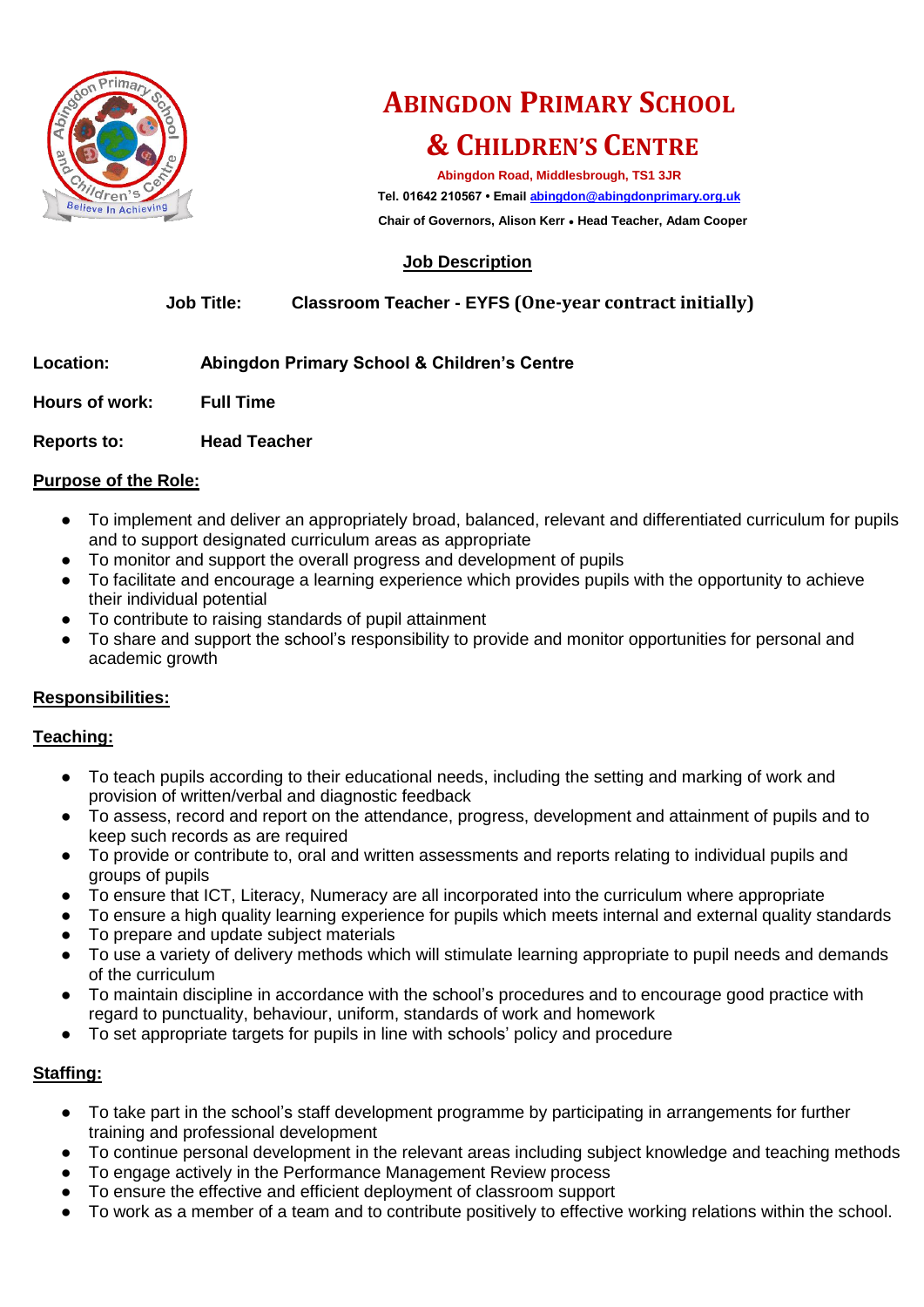#### **Quality Assurance:**

- To help to implement school quality procedures and to adhere to those.
- To contribute to the process of monitoring and evaluation of the curriculum area in line with agreed academy procedures including evaluation against quality standards and performance criteria. To seek / implement modification and improvement where required
- To review from time to time methods of teaching and programmes of work
- To take part, as may be required, in the review, development and management of activities relating to the curriculum, organisation and pastoral functions of the academy.

# **Leadership:**

- To lead a specific subject area or areas by keeping up to date with current educational practice and implementing new initiatives in the academy at the direction of the Senior Leadership Team.
- To ensure that the subject area is adequately resourced
- To prepare a subject action plan
- To analyse the attainment data for the subject area and report back to the Senior Leadership Team with areas for development and strategies to address these

#### **Communication:**

- To communicate effectively with the parents of pupils as appropriate
- Where appropriate, to communicate and co-operate with persons or bodies outside the school
- To follow agreed policies for communications in the academy.

#### **Marketing and Liaison:**

- To take part in liaison activities such as Open Evenings, Parents Evenings, Review Days and liaison events with other Trust and local school where the Head Teacher sees fit.
- To contribute to the development of effective subject links with external agencies and local schools

# **Management of Resources:**

- To contribute to the process of the ordering and allocation of equipment and materials
- To assist the subject leaders to identify resource needs and to contribute to the efficient / effective use of physical resources
- To co-operate with other staff to ensure a sharing and effective usage of resources to the benefit of the academy, and the students.
- Organising the classroom and learning resources to create a positive learning environment

# **Other specific duties:**

- To play a full part in the life of the school community
- To comply with the academy's Health and Safety Policy and undertake risk assessments as appropriate
- To undertake any other duty as specified by the Head Teacher not mentioned in the above

#### **School Vision:**

#### **Our Principles:**

At Abingdon our principles are what we live and breathe. They are woven through our curriculum and in all that we do.

**Aspirations Resilience Commitment Harmony**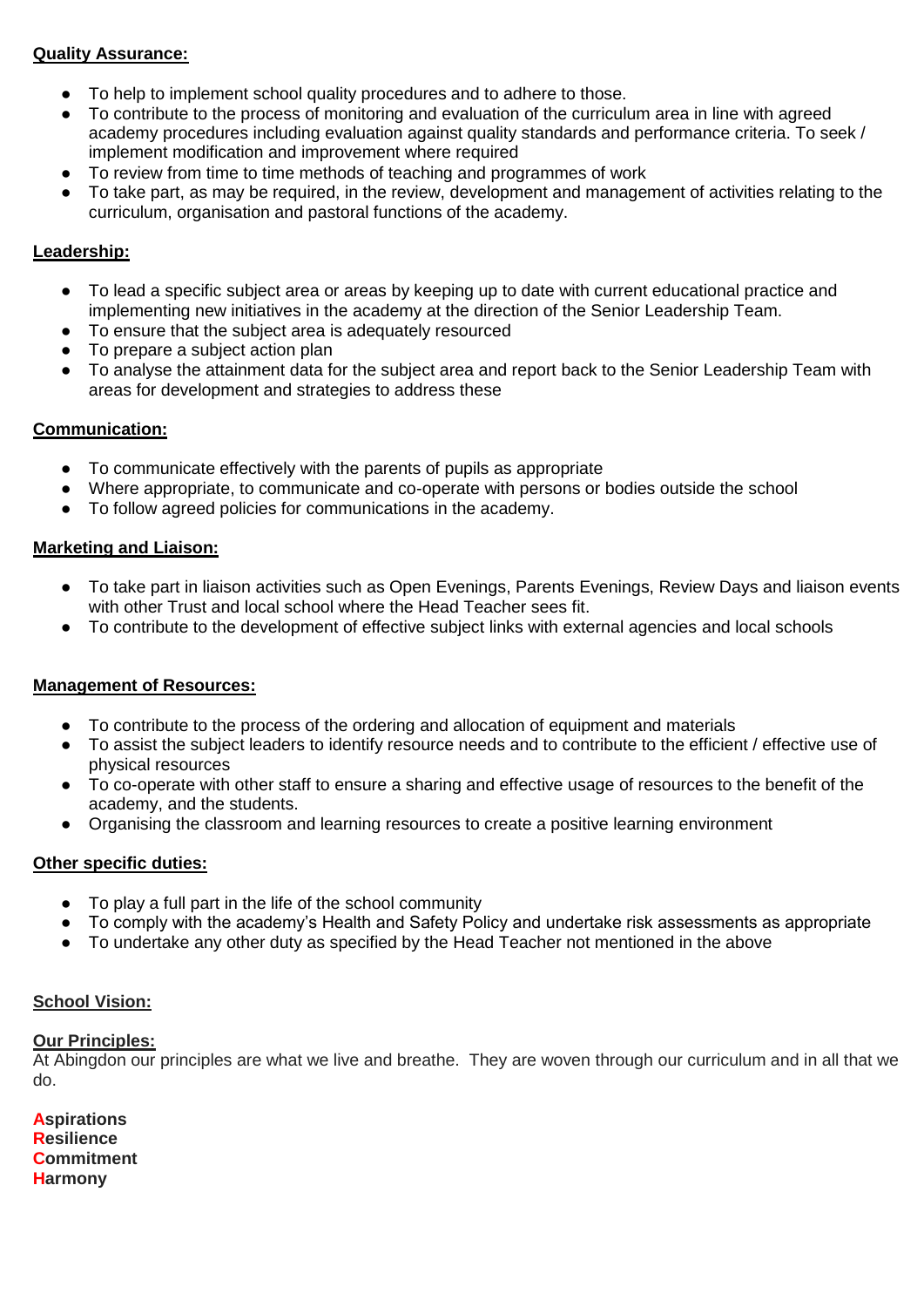As a member of staff you will be responsible for actively promoting the ARCH and link it in to every day teaching.

#### **Other clauses:**

- 1. The above responsibilities are subject to the general duties and responsibilities contained in the Statement of Conditions of Employment.
- 2. This job description allocates duties and responsibilities but does not direct the particular amount of time to be spent on carrying them out and no part of it may be so construed.
- 3. The job description is not necessarily a comprehensive definition of the post. It will be reviewed at least once a year and it may be subject to modification or amendment at any time after consultation with the holder of the post.
- 4. This job description may be varied to meet the changing demands of the school at the reasonable discretion of the Head Teacher
- 5. This job description does not form part of the contract of employment. It describes the way the post holder is expected and required to perform and complete the particular duties as set out in the foregoing.
- 6. Postholder may deal with sensitive material and should maintain confidentiality in all school related matters.

#### **Safeguarding**

We are committed to safeguarding and protecting the welfare of children and expect all staff and volunteers to share this commitment. A Disclosure and Barring Service Certificate will be required for all posts. This post will be subject to enhanced checks as part of our Prevent Duty.

# **Person Specification**

| <b>General heading</b> | <b>Detail</b>                                                    | <b>Essential</b><br>requirements:                                                                                                                                                                                                                                                                                                 | <b>Desirable</b><br>requirements:                                                                                                                                                                                                               |
|------------------------|------------------------------------------------------------------|-----------------------------------------------------------------------------------------------------------------------------------------------------------------------------------------------------------------------------------------------------------------------------------------------------------------------------------|-------------------------------------------------------------------------------------------------------------------------------------------------------------------------------------------------------------------------------------------------|
| Qualifications         | Qualifications<br>required for the<br>role                       | Degree or relevant<br>professional<br>qualification with<br>QTS.<br>Record of recent<br>and relevant in-<br>service training.<br>Willingness to<br>$\bullet$<br>further own<br>professional<br>development.                                                                                                                       |                                                                                                                                                                                                                                                 |
| Knowledge/Experience   | Specific<br>knowledge/<br>experience<br>required for the<br>role | Proven record of<br>$\bullet$<br>effective teaching<br>and classroom<br>management.<br>Experience of<br>$\bullet$<br>teaching in at least<br>one key stage.<br>Knowledge of the<br>$\bullet$<br>National Curriculum<br>or Foundation Stage<br>Curriculum.<br>Experience of<br>$\bullet$<br>effective<br>assessment<br>procedures. | Experience of target<br>$\bullet$<br>setting and subject<br>leadership.<br>Preparation and<br>$\bullet$<br>administration of<br>statutory national<br>tests and implication<br>of Teacher's<br>Assessment on<br>making accelerated<br>progress. |

#### **Job Title: Classroom Teacher**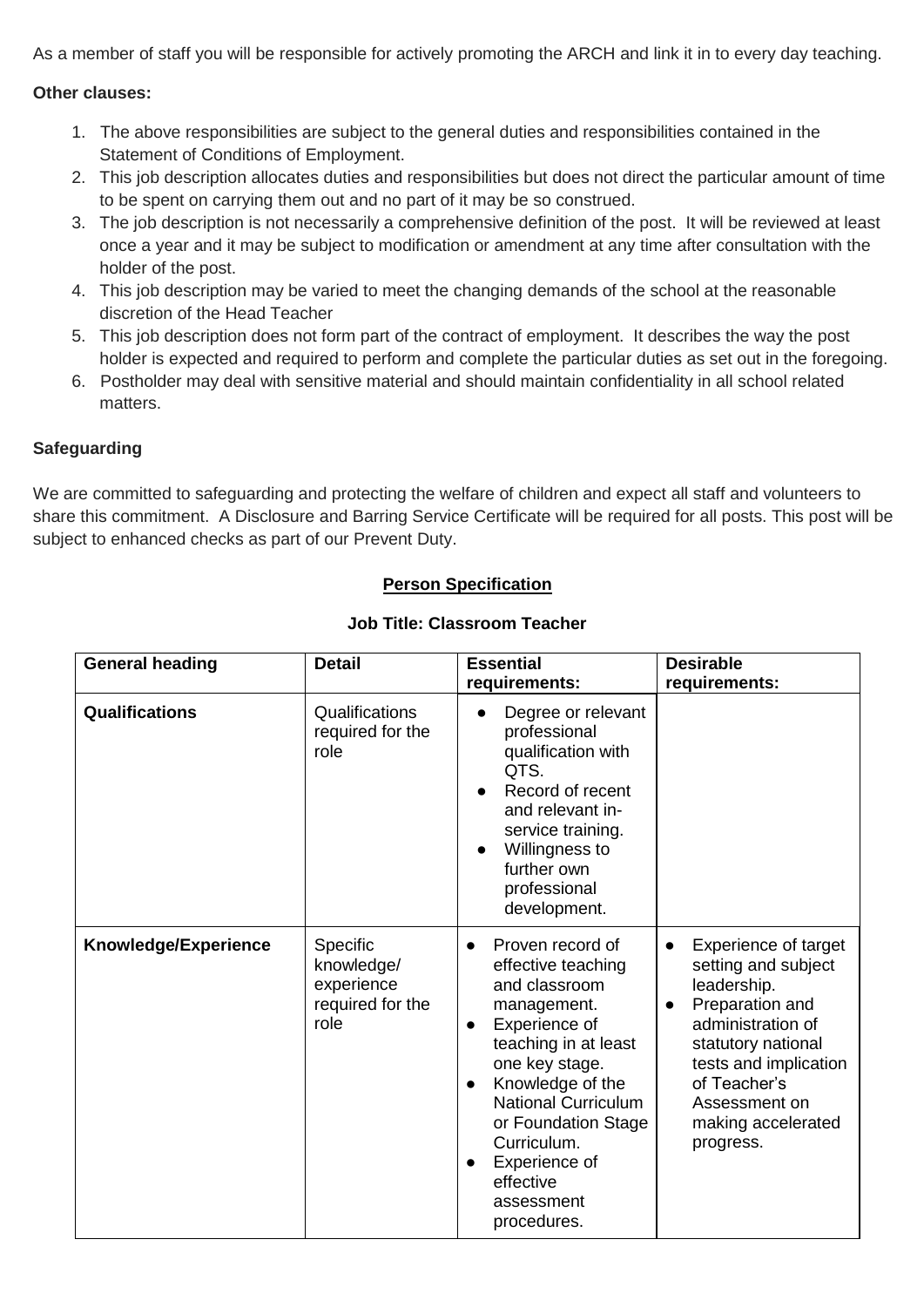| <b>Skills</b>                   | Line<br>management<br>responsibilities<br>(No.)<br>Forward and<br>strategic planning<br>Budget (size and<br>responsibilities) | N/A<br>N/A<br>$\bullet$<br>N/A<br>$\bullet$                                                                                                                                                                                                                                                                                                                                                                                                                |                                                                                                                                                                                  |
|---------------------------------|-------------------------------------------------------------------------------------------------------------------------------|------------------------------------------------------------------------------------------------------------------------------------------------------------------------------------------------------------------------------------------------------------------------------------------------------------------------------------------------------------------------------------------------------------------------------------------------------------|----------------------------------------------------------------------------------------------------------------------------------------------------------------------------------|
|                                 | <b>Abilities</b>                                                                                                              | Team player and<br>$\bullet$<br>committed to team<br>building.<br>Ability to plan for<br>$\bullet$<br>the use of additional<br>adult support.<br>Ability to prioritise,<br>$\bullet$<br>use initiative and<br>good time<br>management.<br>High standard of<br>$\bullet$<br>presentation skills.<br>IT literate with<br>experience of a<br>range of teaching<br>aids.<br>Aware of current<br>$\bullet$<br>primary educational<br>initiatives and<br>issues. | Able to use any<br>$\bullet$<br>adults supporting<br>learning in a<br>creative and<br>inspirational way.<br>Knowledge of<br>$\bullet$<br>positive Behaviour<br><b>Strategies</b> |
| <b>Personal Characteristics</b> | <b>Behaviours</b><br>Values                                                                                                   | Approachable to all<br>$\bullet$<br>members of the<br>school community<br>and committed to<br>communicating with<br>the wider school<br>community.<br>Ability to assist in<br>$\bullet$<br>the effective<br>management of<br>change.<br>Willingness to<br>$\bullet$<br>support strong links<br>with parents/carers<br>and governors.<br>Good organisational<br>$\bullet$<br>skills and<br>enthusiastic about<br>child led learning.                        |                                                                                                                                                                                  |
|                                 |                                                                                                                               | Ability to<br>$\bullet$<br>demonstrate,<br>understand and<br>apply our values<br><b>Aspirations</b><br><b>Resilience</b><br><b>Commitment</b><br><b>Harmony</b>                                                                                                                                                                                                                                                                                            |                                                                                                                                                                                  |